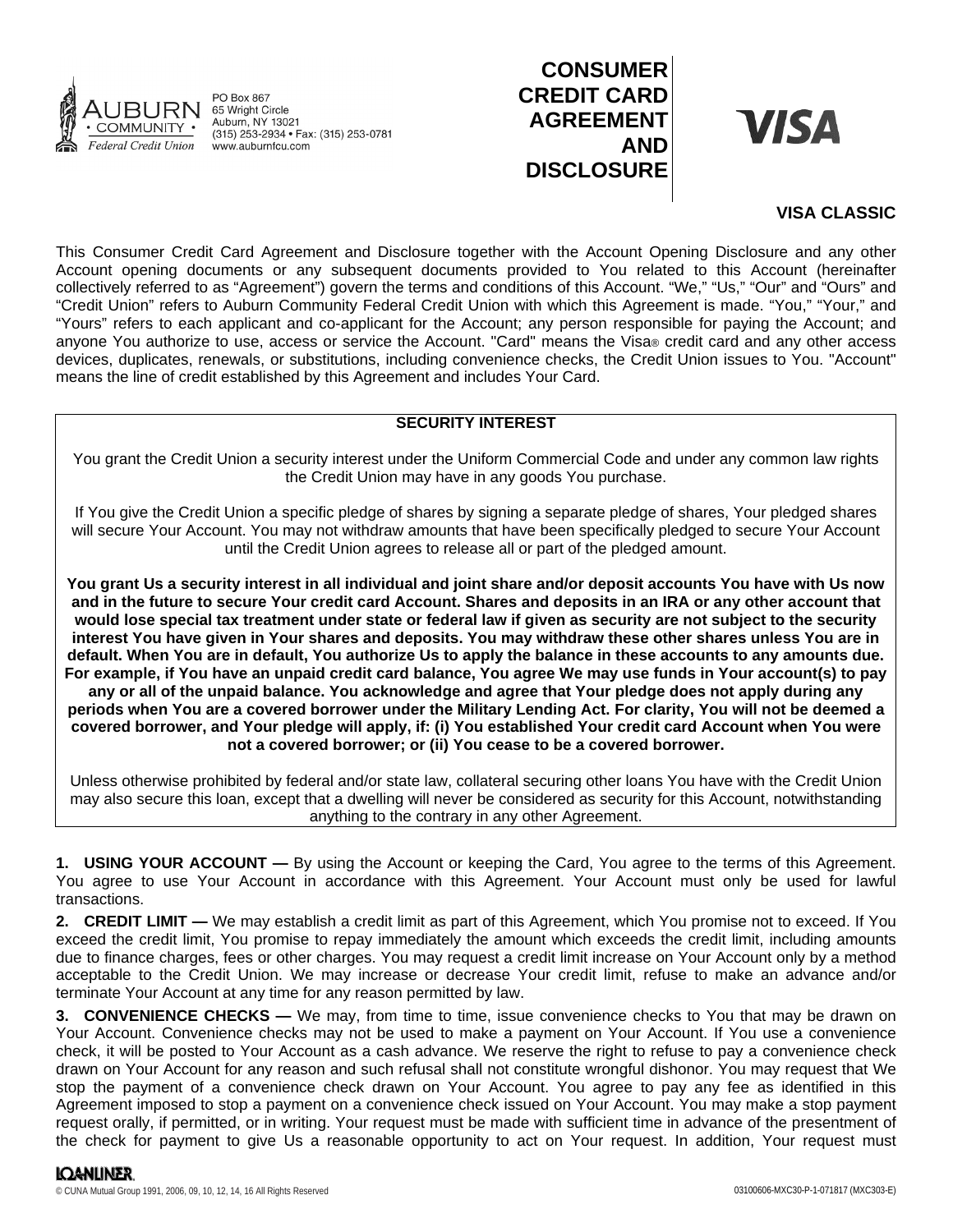accurately describe the check including the exact Account number, the payee, any check number that may be applicable, and the exact amount of the check. If permitted, You may make a stop payment request orally but such a request will expire after 14 days unless You confirm Your request in writing within that time. Written stop payment orders are effective only for six months and may be renewed for additional six month periods by requesting in writing that the stop payment order be renewed. We are not required to notify You when a stop payment order expires.

If We re-credit Your Account after paying a check over a valid and timely stop payment order, You agree to sign a statement describing the dispute with the payee, to assign to Us all of Your rights against the payee or other holders of the check and to assist Us in any legal action.

You agree to indemnify and hold Us harmless from all costs and expenses, including attorney's fees, damages, or claims, related to Our honoring Your stop payment request or in failing to stop payment of an item as a result of incorrect information provided to Us or the giving of inadequate time to act upon a stop payment request. Note: A convenience check is not a check as that term is defined under the Uniform Commercial Code. It is an advance from Your credit card Account with Us and Your stop payment rights are provided under this Agreement with Us.

**4. REPAYMENT —** You promise to repay all amounts You owe under this Agreement. Your promise to repay includes all transactions made to Your Account by You or anyone You authorize to use Your Account as well as all interest charges and fees.

For each billing period, You must pay at least the Minimum Payment Due by the Payment Due Date.

The Minimum Payment Due is 3.00% of Your total New Balance, or \$25.00, whichever is greater, plus any amount past due and any amount by which You have exceeded Your applicable credit limit. If Your total New Balance is less than \$25.00, then Your Minimum Payment Due is the amount of the total New Balance.

You may pay more frequently, pay more than the Minimum Payment Due or pay the total New Balance in full.

If You make extra or larger payments, You are still required to make at least the Minimum Payment Due each month Your Account has a balance (other than a credit balance). The Credit Union may delay replenishing Your credit limit until the date the payment is posted or the Credit Union confirms the payment has cleared.

Your payment of the required Minimum Payment Due may be applied to what You owe the Credit Union in any manner the Credit Union chooses, as permitted by applicable law. If You make a payment in excess of the required Minimum Payment Due, the Credit Union will allocate the excess amount first to the balance with the highest annual percentage rate ("APR") and any remaining portion to the other balances in descending order based on applicable APR, unless otherwise prescribed by applicable law. We may accept checks marked "payment in full" or with words of similar effect without losing any of Our rights to collect the full balance of Your Account with Us.

**5. INTEREST AND FINANCE CHARGES —** We will begin charging You interest on purchases on the date the transaction is posted to Your Account. We will begin charging You interest on cash advances and balance transfers on the date of the transaction or the first day of the billing cycle in which the transaction is posted to Your Account, whichever is later (transaction date). However, We will not charge You any interest on new purchases if Your Account had a zero or credit balance at the beginning of that billing cycle, or You paid the entire new balance on the previous cycle's billing statement by the Payment Due Date of that statement. To avoid an additional finance charge on the balance of Your Account, You must pay the entire new balance on the billing statement by the Payment Due Date of that statement.

## **How We Calculate Your Balance:**

Interest charges on Your Account are calculated separately for purchases, balance transfers and cash advances ("Transaction Type"). We figure the interest charge for each Transaction Type by applying the periodic rate to each corresponding "average daily balance." To get the "average daily balance" for a Transaction Type We take the beginning balance for that Transaction Type each day, add any new transactions of that type, and subtract any unpaid interest or other finance charges and any applicable payments or credits. This gives Us the daily balance for each Transaction Type. Then, for each Transaction Type, We add up all the daily balances for the billing cycle and divide each total by the number of days in the billing cycle. This gives Us the "average daily balance" for each Transaction Type.

**6. FEES —** In addition to the periodic rate, additional fees may be imposed on Your Account. If applicable to Your Account, the fee amounts and explanations are disclosed on the Account Opening Disclosure accompanying this Agreement.

**7. FOREIGN TRANSACTIONS —** Purchases and cash advances made in foreign currencies will be debited from Your Account in U.S. dollars. The exchange rate between the transaction currency and the billing currency used for processing international transactions is a rate selected by Visa from a range of rates available in wholesale currency markets for the applicable central processing date, which rate may vary from the rate Visa itself receives or the government-mandated rate in effect for the applicable central processing date. The exchange rate used on the processing date may differ from the rate that would have been used on the purchase date or cardholder statement posting date.

A fee (finance charge) will be charged on all transactions completed outside of the United States, where the cardholder's country code differs from the merchant's country code. A fee (finance charge) will be charged on all transactions completed in a foreign currency. All fees are calculated based on the transaction amount after it is converted to U.S.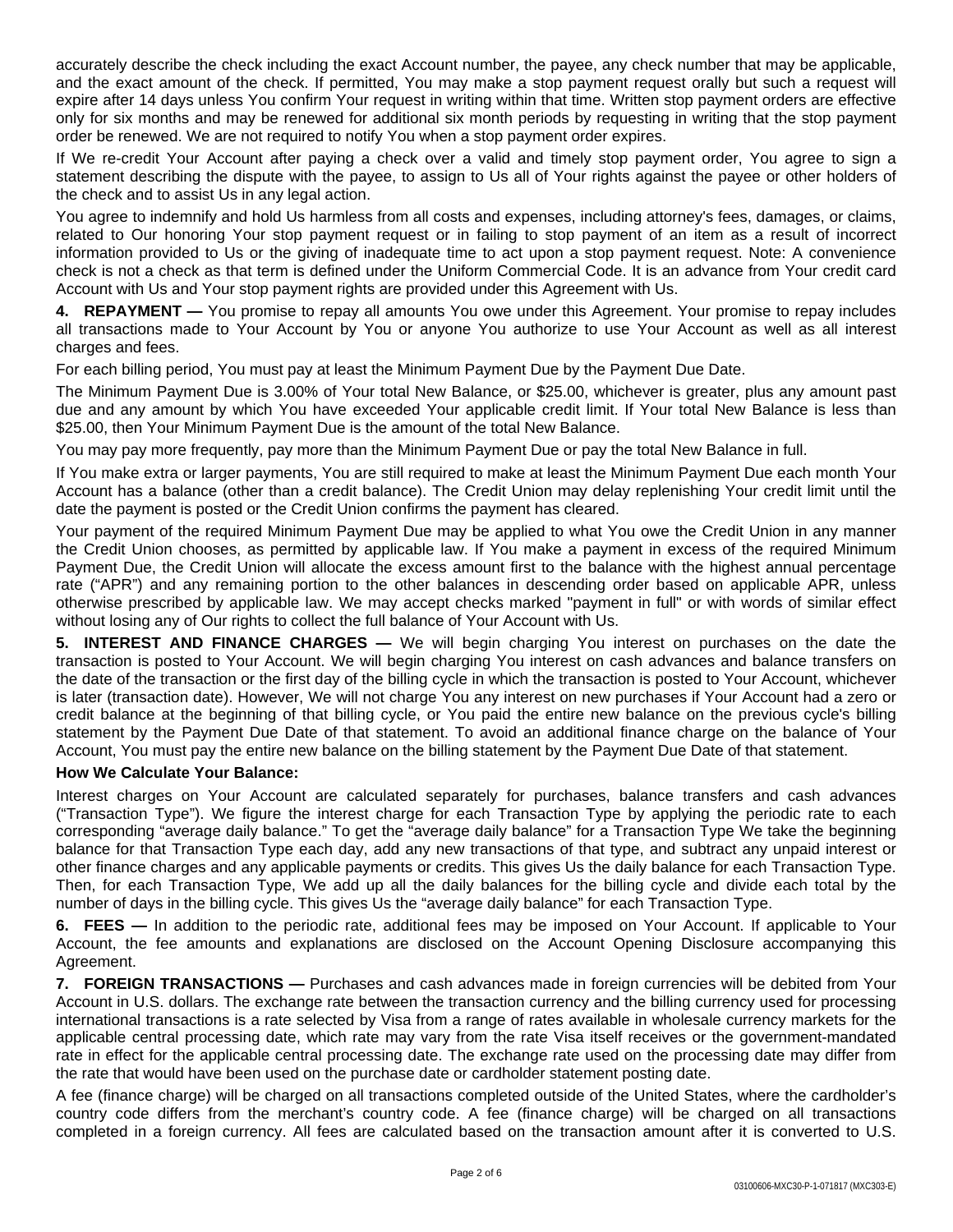dollars. These fees are charged except where excluded. The Foreign Transaction Fee is set forth on the Disclosure accompanying this Agreement.

**8. AUTHORIZATIONS —** We do not guarantee authorization of a transaction, either by Us or by a third party, even if You have sufficient credit available. You agree that We will not be liable for failing to give an authorization. We also reserve the right to limit the number of transactions that may be approved in one day. We reserve the right to deny certain transactions for any reason and at Our sole discretion, including for default, suspected fraudulent or unlawful activity, internet gambling or any indication of increased risk related to the transaction or the Account. You agree that We have no requirement to notify You of the specific reason We denied a transaction. If We detect unusual or suspicious activity, We may suspend Your credit privileges until We can verify the activity, or We may close the Account.

**9. INFORMATION UPDATING SERVICE AND AUTHORIZATIONS —** If You have authorized a merchant to bill charges to Your Card on a recurring basis, it is Your responsibility to notify the merchant in the event Your Card is replaced, Your Account information (such as Card number or expiration date) changes, or Your Account is closed. However, if Your Card is replaced or Your Account information changes, You authorize Us, without obligation on Our part, to provide the updated Account information to the merchant in order to permit the merchant to bill recurring charges to Your Card. You authorize Us to apply such recurring charges to Your Card until You notify Us that You have revoked authorization for the charges to Your Card.

Your Card is automatically enrolled in an information updating service. Through this service, Your updated Account information (such as Card number or expiration date) may be shared with participating merchants to facilitate continued recurring charges. Updates are not guaranteed before Your next payment to a merchant is due. You are responsible for making direct payment until recurring charges resume. To revoke Your authorization allowing Us to provide updated Account information to a merchant, please contact Us.

**10. PREAUTHORIZED CHARGES —** We may suspend preauthorized recurring charges with merchants if, for example, Your Card is lost or stolen, You default, or We change Your Account for any reason. If preauthorized recurring charges are suspended, You are responsible for making direct payment for such charges until You contact the merchant to reinstate recurring charges.

**11. DEFAULT —** You will be in default under this Agreement if You fail to pay the Minimum Payment Due by its Payment Due Date; pay by a check or similar instrument that is not honored or that We must return because it cannot be processed; pay by automatic debit that is returned unpaid; make any false or misleading statements in any credit application or credit update; file for bankruptcy; or die. You will also be in default if You fail to comply with the terms of this Agreement or any other Agreement You have with Us.

If You default, We may close Your Account and require You to pay any unpaid balance immediately, subject to applicable law. In this Agreement and on Your Credit Card Application, You gave Us a security interest in all individual or joint share and/or deposit accounts with the Credit Union and authorized Us, if You defaulted, to apply the balance in these accounts to any amounts due. You agree We may rely on Your agreement and authorization to, upon Your default, apply any balance to any amounts due on Your Account.

**12. LIABILITY FOR UNAUTHORIZED USE-LOST/STOLEN CARD NOTIFICATION —** If You notice the loss or theft of Your credit card or a possible unauthorized use of Your Card, You should write to Us immediately at P.O. Box 867, 65 Wright Circle, Auburn, NY, 13021 or call Us at (800) 299-9842, seven days a week 24 hours a day.

You will not be liable for any unauthorized use that occurs after You notify Us. You may, however, be liable for unauthorized use that occurs before Your notice to Us. You will have no liability for unauthorized use unless You are found to be fraudulent or negligent in the handling of Your Account or Card. In any case, Your liability for unauthorized transactions will not exceed \$50.

**13. CHANGING OR TERMINATING YOUR ACCOUNT —** As permitted by law, the Credit Union may change the terms of this Agreement and any attached Disclosure from time to time. Notice of any change will be given in accordance with applicable law. To the extent permitted by law, changes to the Agreement may apply to Your existing account balance as well as to future transactions.

**Arizona, California, Idaho, Louisiana, New Mexico, Nevada, Texas, Washington, and Wisconsin Residents -** Either You, Your spouse or the Credit Union may terminate this Agreement at any time, but termination by You, Your spouse or the Credit Union will not affect Your obligation to pay the account balance plus any finance and other charges You or Your spouse owe under this Agreement. Your obligation to pay the account balance plus any finance and other charges You owe under this agreement are subject to all applicable laws and regulations regarding repayment requirements. The Card or Cards You receive remain the property of the Credit Union and You must recover and surrender to the Credit Union all Cards upon request or upon termination of this Agreement whether by You or the Credit Union.

**Residents of all other states -** Either You or the Credit Union may terminate this Agreement at any time, but termination by You or the Credit Union will not affect Your obligation to pay the account balance plus any finance and other charges You owe under this Agreement. Your obligation to pay the account balance plus any finance and other charges You owe under this agreement are subject to all applicable laws and regulations regarding repayment requirements. The Card or Cards You receive remain the property of the Credit Union and You must recover and surrender to the Credit Union all Cards upon request or upon termination of this Agreement whether by You or the Credit Union.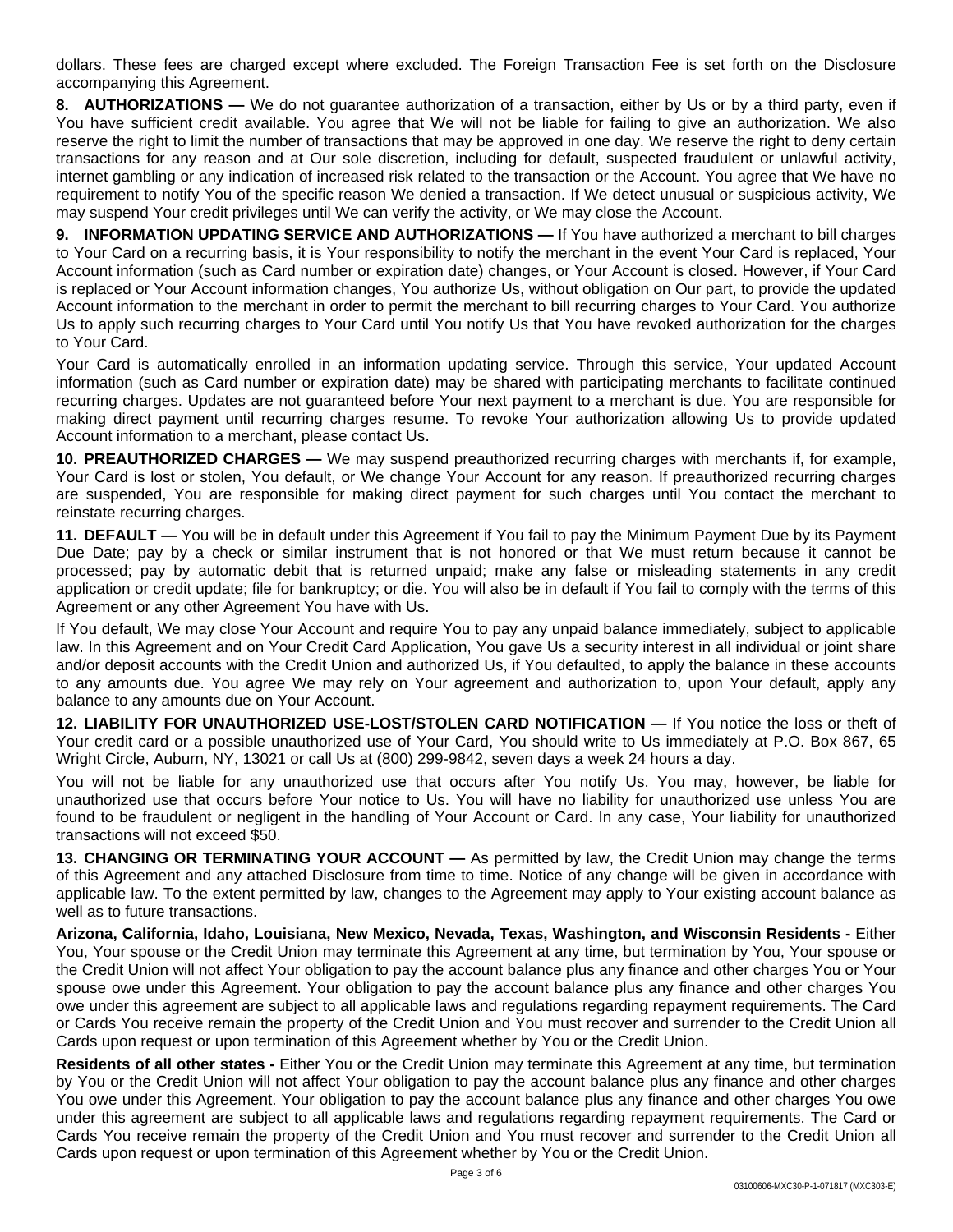**14. AUTHORIZED USERS —** Upon Your request, We may issue additional Cards for authorized users that You designate. You must notify Us in writing of any termination of an authorized user's right to access Your Account. Your notice must include the name of the authorized user and Your Account number and/or any subaccount number issued to the authorized user along with the authorized user's Card and any convenience or other access checks issued to the authorized user. If You cannot return the authorized user's Card or access checks and if You request Your Account to be closed, We will close Your Account and You may apply for a new Account. Alternatively, We may, at Our sole discretion, issue You a new Account number and a new Card.

**15. CREDIT REPORTS AND NOTICE OF NEGATIVE INFORMATION —** You authorize the Credit Union to obtain credit reports and any other information We may need to verify Your identity and use of the Account when opening Your Account and for any update, increase, renewal, extension, collection or review of Your Account. You authorize the Credit Union to disclose information regarding Your Account to credit bureaus and creditors who inquire about Your credit standing. We may report information about Your Account to credit bureaus. Late payments, missed payments, or other defaults on Your Account may be reflected on Your credit report.

**16. JOINT ACCOUNTS —** If this is a joint Account, each of You will be individually and jointly responsible for paying all amounts owed under this Agreement. This means that the Credit Union can require any one of You individually to repay the entire amount owed under this Agreement. Each of You authorizes the other(s) to make transactions on the Account individually. Any one of You may terminate the Account and the termination will be effective as to all of You.

**17. EFFECT OF AGREEMENT —** This Agreement is the contract which applies to all transactions on Your Account even though the sales, cash advances, credit or other slips You sign or receive may contain different terms.

**18. SEVERABILITY AND FINAL EXPRESSION —** This Agreement is the final expression of the terms and conditions of Your Account. This written Agreement may not be contradicted by evidence of any alleged oral Agreement. Should any part of this Agreement be found to be invalid or unenforceable, all other parts of this Agreement shall remain in effect and fully enforceable to the fullest extent possible under this Agreement.

**19. ILLEGAL TRANSACTIONS PROHIBITED —** You agree that You will not use Your Card for any transaction, including any type of electronic gambling transaction through the Internet, that is illegal under applicable federal, state, or local law.

Even if You use Your Card for an illegal transaction, You will be responsible for all amounts and charges incurred in connection with the transaction. This paragraph shall not be interpreted as permitting or authorizing any transaction that is illegal.

**20. APPLICABLE LAW —** The terms and enforcement of this Agreement shall be governed by federal law and the law of New York.

**21. ENFORCING THIS AGREEMENT —** We can delay in enforcing or fail to enforce any of Our rights under this Agreement without losing them.

**22. COLLECTION COSTS —** If We refer collection of Your Account to a lawyer who is not Our salaried employee, You are liable for any reasonable attorney's fees We incur, plus the costs and expenses of any legal action, as further disclosed on this Agreement, or to the extent allowed by law.

**23. ASSIGNMENT —** We may assign any or all of Our rights and obligations under this Agreement to a third party.

**24. CALIFORNIA RESIDENTS —** A married applicant may apply for a separate Account. Applicants: 1) may, after credit approval, use the credit card Account up to its credit limit; 2) may be liable for amounts extended under the plan to any joint applicant. As required by law, You are hereby notified that a negative credit report reflecting on Your credit record may be submitted to a credit reporting agency if You fail to fulfill the terms of Your credit obligations.

25. FLORIDA RESIDENTS - You (borrower) agree that, should We obtain a judgment against You, a portion of Your disposable earnings may be attached or garnished (paid to Us by Your employer), as provided by Florida **and Federal law.**

**26. MARYLAND RESIDENTS —** To the extent, if any, that Maryland law applies to Your Account, We elect to offer Your Card Account pursuant to Title 12, Subtitle 9 of the Maryland Commercial Law Article.

**27. MISSOURI RESIDENTS — Oral Agreements or commitments to loan money, extend credit or to forbear from** enforcing repayment of a debt including promises to extend or renew such debt are not enforceable. To protect **You (borrower(s)) and Us (creditor) from misunderstanding or disappointment, any Agreements We reach covering such matters are contained in this writing, which is the complete and exclusive statement of the Agreement between Us, except as We may later agree in writing to modify it.**

**28. NEW YORK RESIDENTS —** We may obtain a credit report in connection with this Account, including for any review, modification, renewal or collections associated with this Account. Upon Your request, You will be informed whether such report was requested and, if so, the name and address of the consumer reporting agency furnishing the report. New York residents may contact the New York State Banking Department at 800.342.3736 or www.dfs.ny.gov to obtain a comparative listing of credit card rates, fees and grace periods.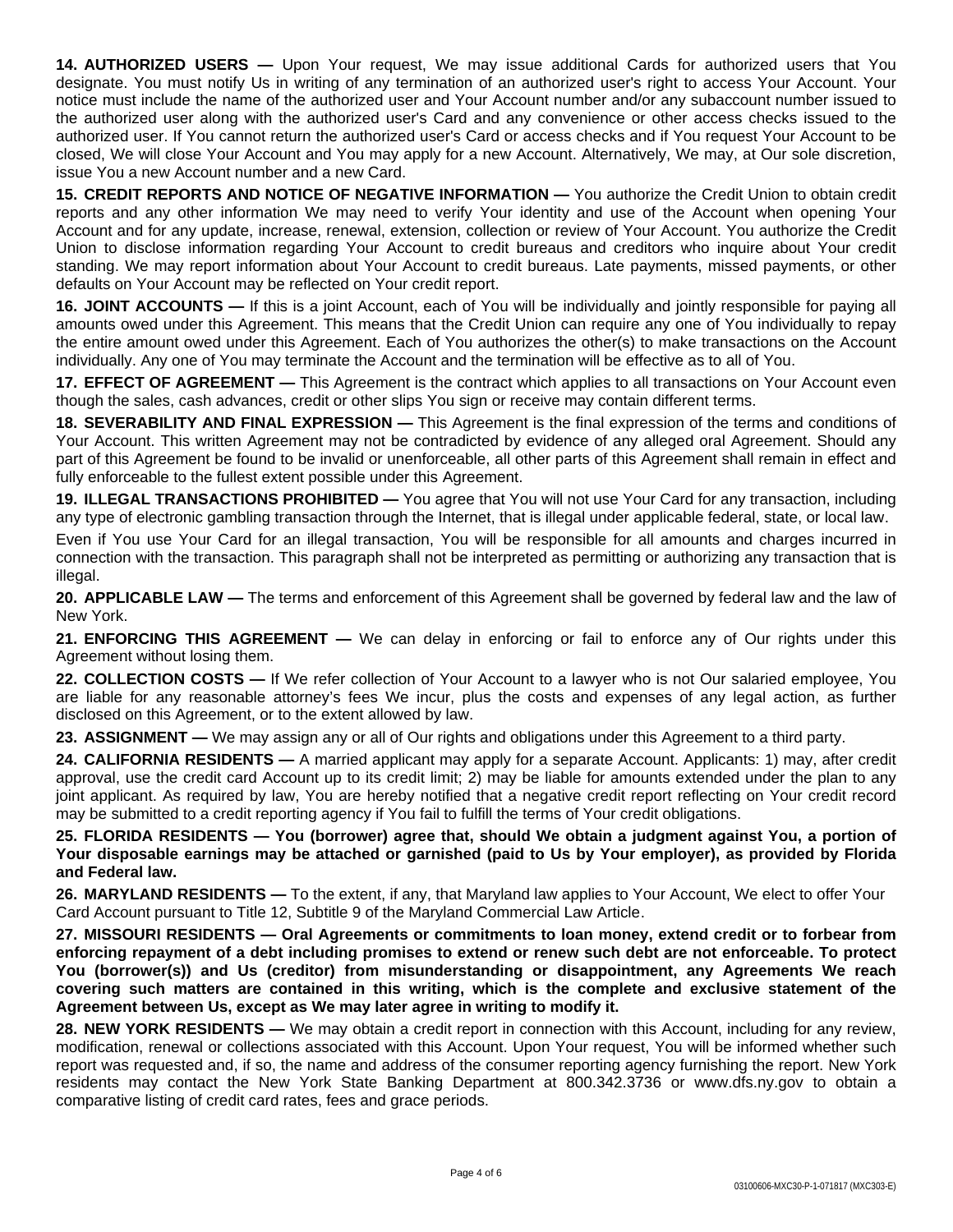**29. OHIO RESIDENTS —** The Ohio laws against discrimination require that all creditors make credit equally available to all creditworthy customers and that credit reporting agencies maintain separate credit histories on each individual upon request. The Ohio Civil Rights Commission administers compliance with this law.

**30. SOUTH DAKOTA RESIDENTS —** If You believe there have been any improprieties in making this loan or in the lender's loan practices, You may contact the South Dakota Division of Banking at 1601 N. Harrison Ave, Suite 1, Pierre, SD 57501, or by phone at 605.773.3421.

**31. WISCONSIN RESIDENTS —** If You are married, please contact Us immediately upon receipt of this Agreement at the address or phone number listed on this Agreement and provide Us with the name and address of Your spouse. We are required to inform Your spouse that We have opened an Account for You.

**32. NOTICE TO UTAH BORROWERS —** This written Agreement is a final expression of the Agreement between You and the Credit Union. This written Agreement may not be contradicted by evidence of any oral Agreement. As required by law, You are hereby notified that a negative credit report reflecting on Your credit record may be submitted to a credit reporting agency if You fail to fulfill the terms of Your credit obligations.

**33. THE FOLLOWING IS REQUIRED BY VERMONT LAW — NOTICE TO CO-SIGNER — YOUR SIGNATURE ON THIS NOTE MEANS THAT YOU ARE EQUALLY LIABLE FOR REPAYMENT OF THIS LOAN. IF THE BORROWER DOES NOT PAY, THE LENDER HAS A LEGAL RIGHT TO COLLECT FROM YOU.**